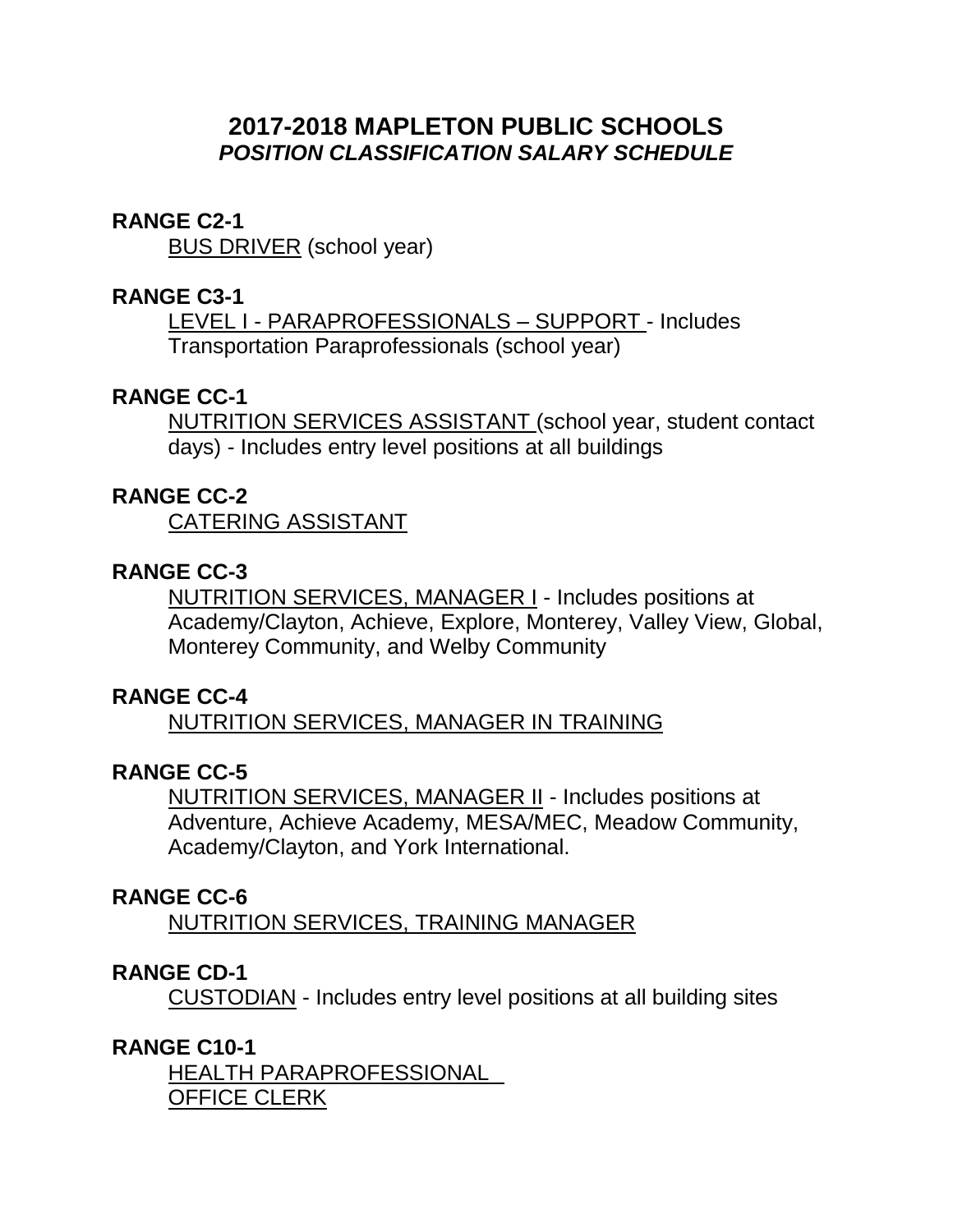LEVEL II - PARAPROFESSIONALS – INSTRUCTIONAL - Includes Title I, Bilingual, Classroom, Special Education, Computer Technology and Library/Media.

*Must have AA Degree, completed two years of college (48 credit hours), or have passed State Approved Assessment Exam.* 

# **RANGE C10-2**

GROUP LEADERS BUS DRIVER/TRAINER TRANSPORTATION SCHEDULER/DISPATCH LICENSED INSTRUCTIONAL PARAPROFESSIONALS CERTIFIED OCCUPATIONAL THERAPY ASSISTANT

## **RANGE C10-3**

LUNCH DUTY PARAPROFESSIONAL

# **RANGE C10-4**

CENTER BASED SPECIAL EDUCATION PARAPROFESSIONAL

## **RANGE C10-5**

BACHELORS DEGREE PARAPROFESSIONAL

## **RANGE C4-1**

CAMPUS SUPERVISOR

#### **RANGE C6-1**

SCHOOL SECRETARIES K-5, K-8, 210-215 DAYS PER YEAR

## **RANGE C7-1**

SCHOOL SECRETARIES K-12, 6-12, 9-12, 215 - 220 DAYS PER YEAR

## **RANGE C9-1**

SECRETARY/RECEPTIONIST

#### **RANGE C9-3**

WAREHOUSE WORKER I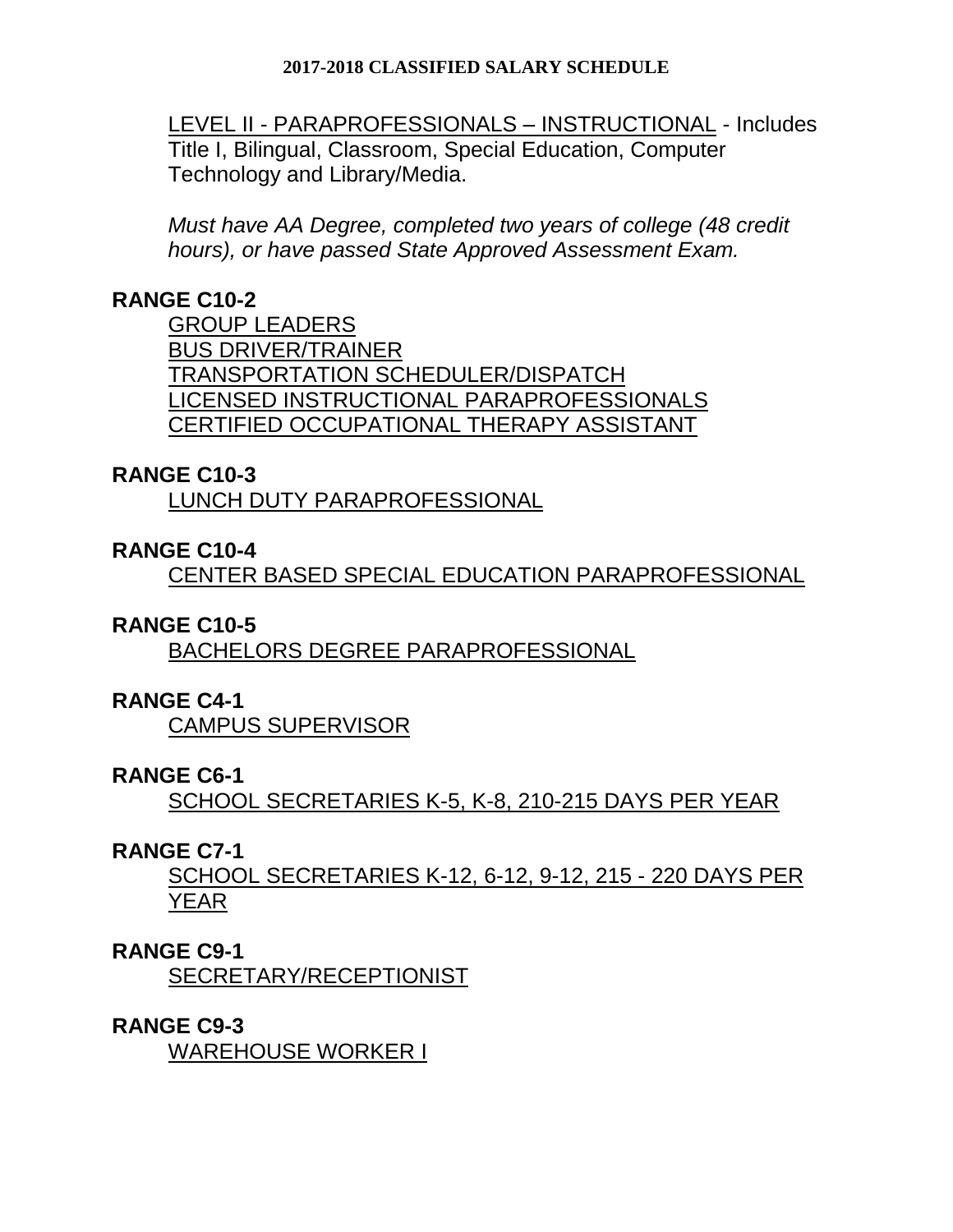## **RANGE C9-4**

PAYROLL CLERK MEDIA/RECORDS CLERK

# **RANGE C9-5**

MAINTENANCE I

LEAD CUSTODIAN I - Includes positions at Explore Elementary, Clayton, Meadow Community, Monterey Community, Valley View, Welby Community, and Administration Building ASSISTANT LEAD CUSTODIAN - Includes Skyview Campus NUTRITION SERVICES/WAREHOUSE WORKER

## **RANGE C9-6**

ACCOUNTING TECHNICIAN SPECIAL EDUCATION INFORMATION TECHNICIAN SUBSTITUTE COORDINATOR & ADMINISTRATION RECEPTION DISTRICT-WIDE NIGHT SECURITY GUARD

# **RANGE C9-7**

MAINTENANCE II - Includes Grounds and Maintenance LEAD CUSTODIAN II - Includes Achieve, Academy, and Adventure **Elementary** DEPARTMENT SECRETARIES - Includes Welcome Center, Operations, and Nutrition Technology APPRENTICE MECHANIC WAREHOUSE FOREMAN

# **RANGE C9-8**

EXECUTIVE SECRETARY FACILITIES COORDINATOR MEDICAID COORDINATOR LEAD CUSTODIAN III - Includes Skyview Campus Night, York International, and Global IT SPECIALIST I TRANSPORTATION DISPATCH/OFFICE

## **RANGE CO-1**

MECHANIC PAYROLL TECHNICIAN LEAD CUSTODIAN IV - Includes Skyview Campus Day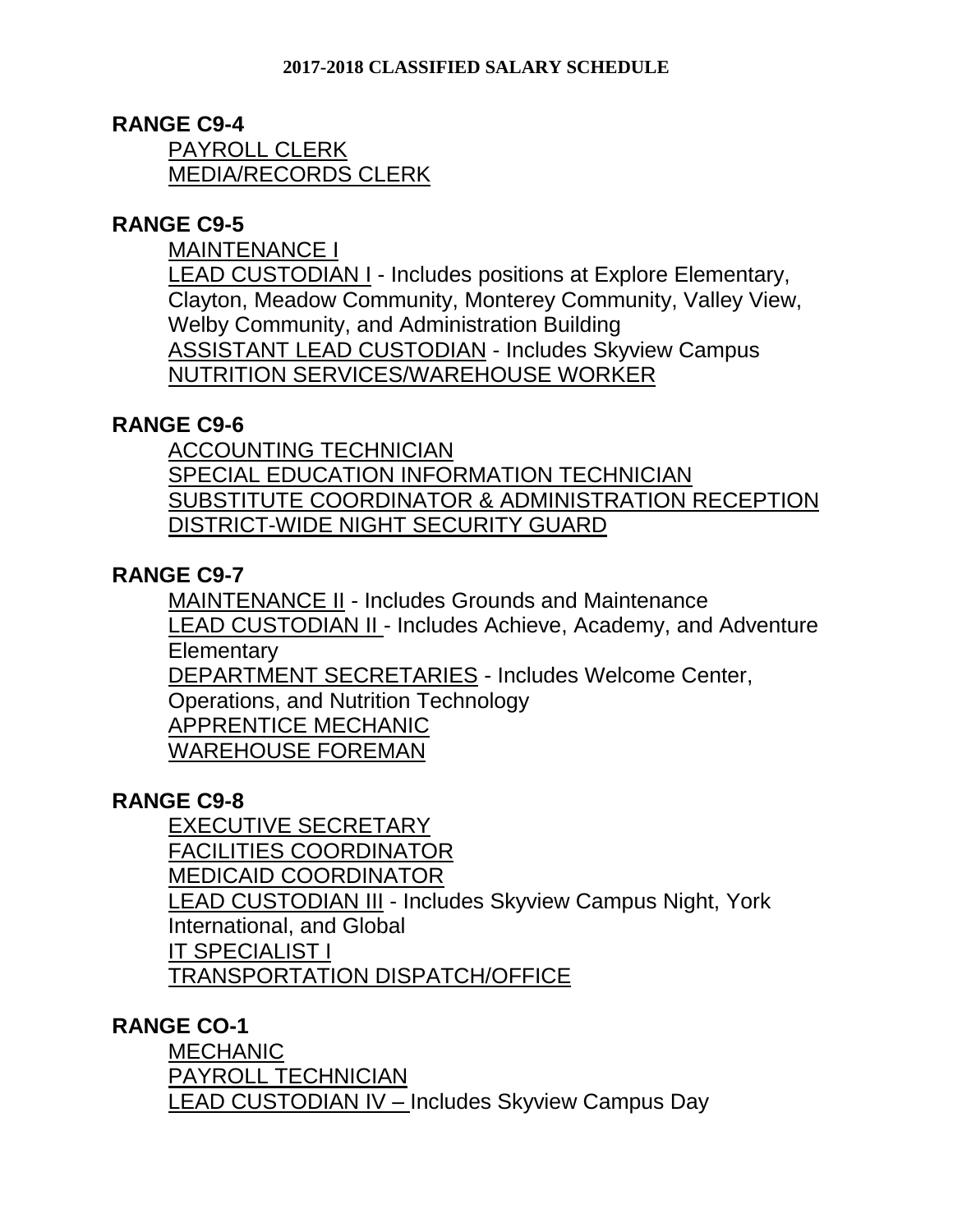## **RANGE CO-2**

SERVICE SUPPORT TECHNICIAN APPLICATION SPECIALIST TRANSPORTATION OFFICE MANAGER

## **RANGE CO-3**

LEAD MECHANIC

MAINTENANCE III - Includes Master Plumber, HVAC Technician, Alarms/HVAC Technician, Fabrication Specialist, and Electrical **Technician** LEAD BUS TRAINER

#### **RANGE CO-5**

BENEFITS SPECIALIST HUMAN RESOURCES GENERALIST NETWORK SUPPORT SPECIALIST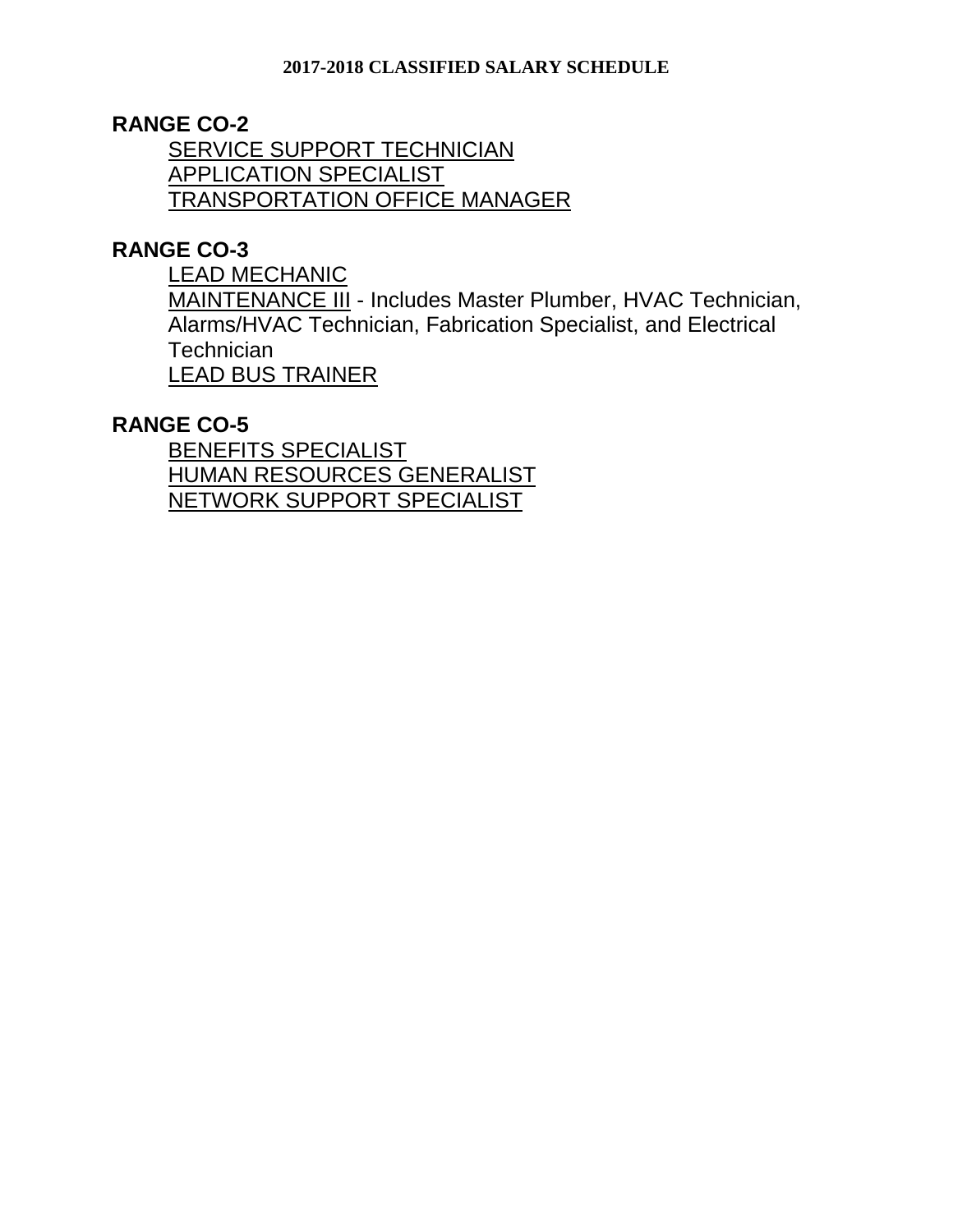# **2017-2018 MAPLETON PUBLIC SCHOOLS** *CLASSIFIED EXEMPT SALARY SCHEDULE*

#### **RANGE EO-3**

PURCHASING SPECIALIST

#### **RANGE EO-4**

GRANT ACCOUNTANT BOND ACCOUNTANT ACCOUNTANT

# **RANGE EO-5**

MULTI-MEDIA SPECIALIST COORDINATOR, STUDENT INTERVENTION (189 Days) NUTRITION SERVICES FIELD SUPERVISOR

# **RANGE EO-6**

PAYROLL SUPERVISOR NETWORK ADMINISTRATOR HUMAN RESOURCES MANAGER EXECUTIVE ASST., BOARD AND SUPERINTENDENT

## **RANGE EO-7**

DATABASE ANALYST APPLICATIONS ANALYST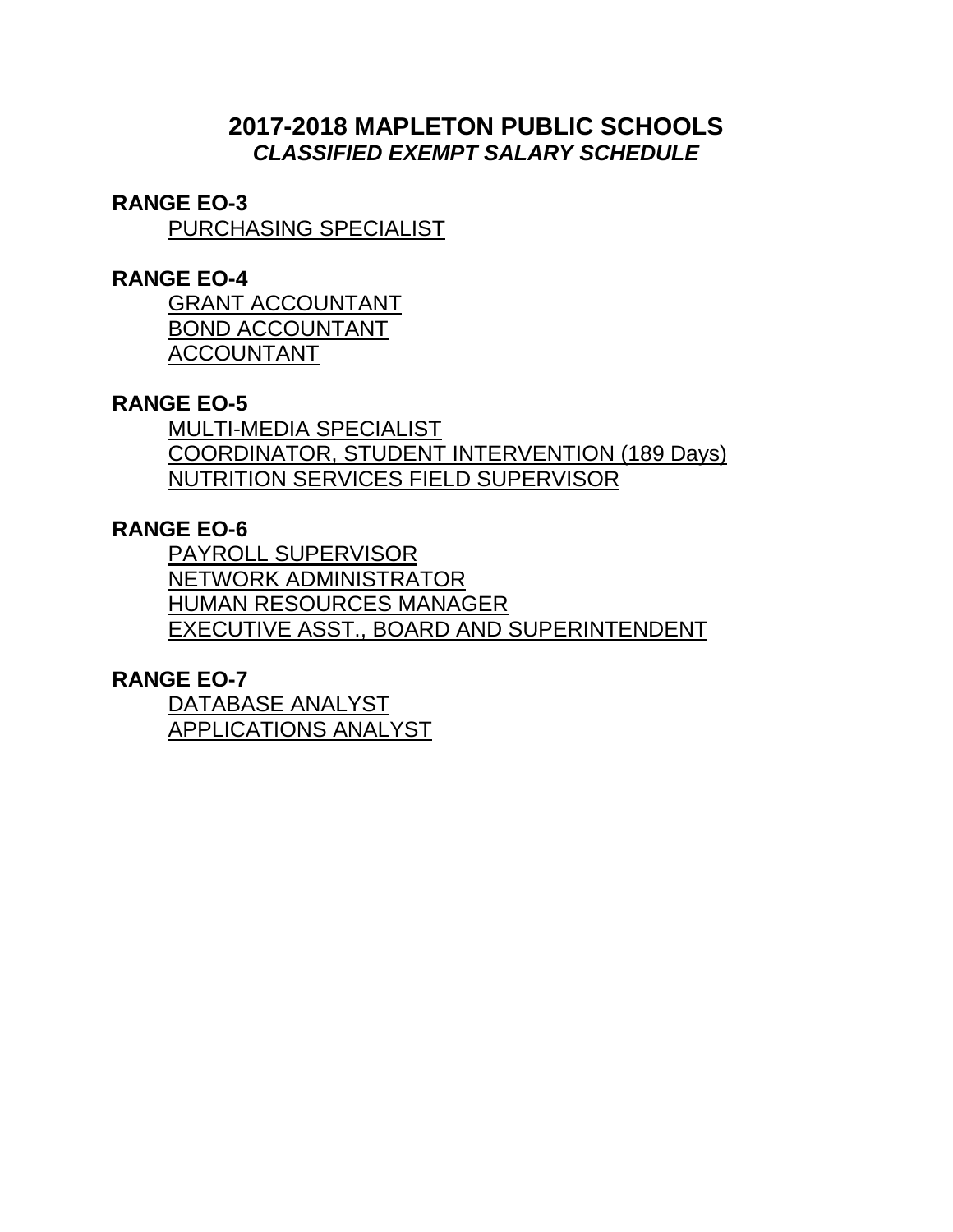# **MAPLETON PUBLIC SCHOOLS OPERATING PROCEDURES TEMPORARY CLASSIFIED PERSONNEL EFFECTIVE SEPTEMBER 1, 2017**

| <b>SUBSTITUTES/ON-CALL</b><br><b>TRANSPORTATION PARAPROFESSIONAL</b> | <b>HOURLY</b><br>\$12.89 |
|----------------------------------------------------------------------|--------------------------|
| INSTRUCTIONAL PARAPROFESSIONAL                                       | \$12.89                  |
| <b>BUS DRIVER</b>                                                    | \$16.71                  |
| <b>TECHNOLOGY</b>                                                    | \$20.21                  |
| <b>CUSTODIAN</b>                                                     | \$12.89                  |
| <b>NUTRITION SERVICE ASSISTANT</b>                                   | \$10.84                  |
| <b>MAINTENANCE WORKER</b>                                            | \$15.19                  |
| <b>SECRETARY</b>                                                     | \$17.00                  |
| <b>RECEPTIONIST</b>                                                  | \$14.54                  |

**Beginning hourly rates from Classified Salary Schedule**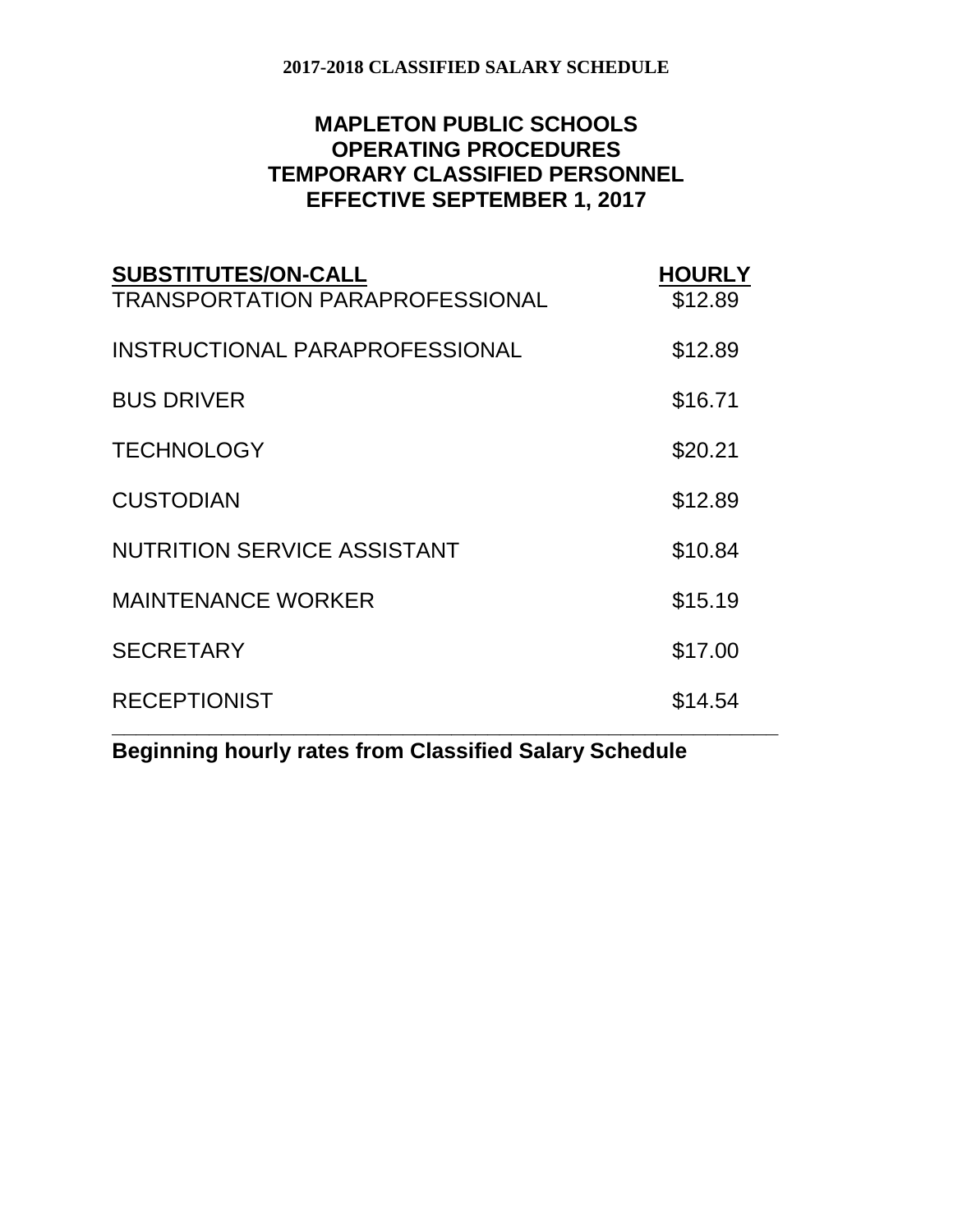| Range             | Days                    | Hrs | Rate         |         | Step 1       |                         | Step 2    |     | Step 3        |                    | Step 4      |               | Step 5    |                    | Step 6    |     | Step 7       |                    | Step 8    |    | Step 9                 |                    | Step 10   |               | Step 11       |                         | Step 12   |
|-------------------|-------------------------|-----|--------------|---------|--------------|-------------------------|-----------|-----|---------------|--------------------|-------------|---------------|-----------|--------------------|-----------|-----|--------------|--------------------|-----------|----|------------------------|--------------------|-----------|---------------|---------------|-------------------------|-----------|
| $C2-1$            | 180                     |     | 5 Annual     | Ŝ.      | 15,041.00    | $\mathsf{S}$            | 15,580.00 | Ŝ.  | 16.119.00     | $\mathsf{S}$       | 16,648.00   | -Ś            | 17,187.00 | $\mathsf{S}$       | 17,347.00 | Ś.  | 18,263.00    | $\mathsf{S}$       | 18,389.00 | Ś. | 18,794.00              | $\mathsf{S}$       | 19,882.00 | Ś.            | 20,420.00     | $\mathsf{\hat{S}}$      | 20,971.00 |
| <b>Bus Driver</b> |                         |     | Semi-Monthly | \$      | 626.71       | $\overline{\mathsf{S}}$ | 649.17    | S.  | $671.63$ \$   |                    | 693.67      | -\$           | 716.13    | $\zeta$            | 722.79    | \$  | $760.96$ \$  |                    | 766.21    | Ŝ  | 783.08                 | l s                | 828.42    | .\$           | $850.83$ \$   |                         | 873.79    |
|                   |                         |     | Daily        | Ŝ.      | 83.56        | Ŝ.                      | 86.56     | Ŝ   | 89.55         | l \$               | 92.49       |               | 95.48     | $\zeta$            | 96.37     | \$  | 101.46       |                    | 102.16    |    | $104.41$   \$          |                    | 110.46    | .\$           | $113.44$ \$   |                         | 116.51    |
|                   |                         |     | Hourly       | Ŝ       | 16.71        | Ŝ.                      | 17.31     |     | 17.91         |                    | 18.50       |               | 19.10     | \$                 | 19.27     | Ś.  | 20.29        |                    | 20.43     |    | 20.88                  | Ŝ.                 | 22.09     |               | 22.69         | -S                      | 23.30     |
| C3-1              | 180                     |     | 5 Annual     | \$      | 11,604.00    | Ŝ.                      | 12,021.00 | \$  | 12,428.00     | $\mathsf{S}$       | 12,844.00   | Ŝ.            | 13,233.00 | \$                 | 13,659.00 | \$  | 14,074.00    | $\mathsf{\hat{S}}$ | 14,481.00 |    | \$14,888.00            | $\mathsf{S}$       | 15,304.00 | \$            | 15,703.00 \$  |                         | 16,125.00 |
|                   | Transportation          |     | Semi-Monthly | Ŝ.      | 483.50       | Ŝ.                      | 500.88    | Ŝ   | 517.83        | l\$                | 535.17      | -\$           | 551.38    | \$                 | 569.13    | \$  | 586.42       | -Ŝ                 | 590.38    | -S | 606.96                 | l \$               | 637.67    | .\$           | 640.17        | $\overline{\mathsf{s}}$ | 640.17    |
|                   | Paraprofessionals       |     | Daily        | \$      | 64.47        | Ŝ.                      | 66.78     | Ŝ.  | 69.04         | - Ś                | 71.36       | -Ś            | 73.52     | $\mathsf{\hat{S}}$ | 75.88     | \$  | 78.19        | \$                 | 80.45     | Ŝ. | $82.71$ \$             |                    | 85.02     | -Ś            | $87.24$ \$    |                         | 89.58     |
|                   |                         |     | Hourly       | Ŝ       | 12.89        | \$                      | 13.36     | Ŝ.  | 13.81         | Ŝ.                 | 14.27       | -\$           | 14.70     | Ŝ.                 | 15.18     | Ŝ.  | 15.64        | Ś                  | 16.09     | Ŝ. | $16.54$ \ \$           |                    | 17.00     | -S            | 17.45         | Ŝ.                      | 17.92     |
| $CC-1$            | 174                     |     | 3.5 Annual   | $\sf S$ | 6,600.00     | $\dot{\mathsf{s}}$      | 6,850.00  | Ŝ.  | 7.082.00      |                    | 7,325.00    | -S            | 7,550.00  | $\mathsf{\hat{S}}$ | 7,795.00  | \$  | 8.026.00     |                    | 8.264.00  | ς. | 8,489.00               | -Ś                 | 8,733.00  | Ŝ.            | 8,958.00      | S.                      | 9,200.00  |
| Nutrition Asst.   |                         |     | Semi-Monthly | Ŝ.      | 275.00       | Ŝ.                      | 285.42    | -Ŝ  | 295.08        | $\sim$             | 305.21      | -S            | 314.58    | $\mathsf{\hat{S}}$ | 324.79    | \$  | 334.42       | $\varsigma$        | 344.33    | Ś, | $353.71$ $\frac{1}{5}$ |                    | 363.88    | -Ś            | $373.25$ \$   |                         | 383.33    |
|                   |                         |     | Daily        | Ŝ.      | $37.93$ \ \$ |                         | 39.37     | Ŝ.  | $40.70$ \$    |                    | 42.10       | Ŝ             | 43.39     | $\zeta$            | 44.80     | \$  | $46.13$ \$   |                    | 47.49     |    | $48.79$ \$             |                    | 50.19     | S,            | $51.48$ \$    |                         | 52.87     |
|                   |                         |     | Hourly       | Ŝ.      | 10.84        | $\zeta$                 | 11.25     | Ŝ.  | 11.63         |                    | 12.03       | Ŝ             | 12.40     | $\mathsf{\hat{S}}$ | 12.80     | \$  | 13.18        |                    | 13.57     | Ś  | 13.94                  | Ŝ.                 | 14.34     |               | 14.71         | S.                      | 15.11     |
| <b>CC-2</b>       | 174                     |     | Annual       | \$      | 19,232.00    | $\zeta$                 | 19,891.00 | \$  | 20,561.00     |                    | \$21,234.00 | Ś             | 21,920.00 | $\mathsf{S}$       | 22,607.00 | \$  | 23,249.00    | Ś.                 | 23,951.00 |    | \$24,651.00            | <sup>\$</sup>      | 25,308.00 | \$            | 25,982.00     | $\vert$ \$              | 26,683.00 |
| Catering Asst.    |                         |     | Semi-Monthly | \$      | 801.33       | Ŝ.                      | 828.79    |     | 856.71        |                    | 884.75      | Ś             | 913.33    | $\mathsf{\hat{S}}$ | 941.96    | Ś   | 968.71       |                    | 997.96    | Ś. | 1,027.13               | <sup>\$</sup>      | 1,054.50  | \$            | 1,082.58      | $\mathsf{S}$            | 1,111.79  |
|                   |                         |     | Daily        | \$      | $110.53$ \$  |                         | 114.32    |     | $118.17$   \$ |                    | 122.03      | Ŝ             | 125.98    | $\mathsf{\hat{S}}$ | 129.93    | \$  | 133.61       |                    | 137.65    | Ŝ  | 141.67                 | l s                | 145.45    | Ŝ             | $149.32$ \$   |                         | 153.35    |
|                   |                         |     | Hourly       | Ŝ.      | 13.82        | $\zeta$                 | 14.29     |     | 14.77         |                    | 15.25       | S             | 15.75     | Ś                  | 16.24     | \$. | 16.70        |                    | 17.21     |    | 17.71                  |                    | 18.18     |               | 18.67         | -Ś                      | 19.17     |
| <b>CC-3</b>       | 177                     |     | Annual       | \$      | 21,513.00    | $\mathsf{\hat{S}}$      | 22,284.00 | Ś.  | 23,056.00     | $\mathsf{S}$       | 23,811.00   | <sup>\$</sup> | 24,582.00 | $\mathsf{S}$       | 25,354.00 |     | \$26,138.00  | $\mathsf{S}$       | 26,880.00 |    | \$27,667.00            | <sup>\$</sup>      | 28,436.00 |               | \$29,209.00   | $\mathsf{\hat{S}}$      | 29,997.00 |
| Nutrition         |                         |     | Semi-Monthly | \$      | 896.38       | $\zeta$                 | 928.50    | .S  | 960.67        |                    | 992.13      | .S            | 1,024.25  | $\mathsf{\hat{S}}$ | 1,056.42  | \$  | 1,089.08     | $\varsigma$        | 1,120.00  | Ś. | 1,152.79               | S.                 | 1,184.83  | \$            | 1,217.04      | 5                       | 1,249.88  |
| MGR I             |                         |     | Daily        | Ŝ       | 121.54       | Ŝ.                      | 125.90    | S,  | 130.26        |                    | 134.53      | Ŝ             | 138.88    | $\mathsf{\hat{S}}$ | 143.24    | \$  | 147.67       | $\zeta$            | 151.86    | ς. | $156.31$ $\frac{1}{5}$ |                    | 160.66    | Ŝ.            | $165.02$ \$   |                         | 169.47    |
|                   |                         |     | Hourly       | Ŝ.      | 15.19        | $\zeta$                 | 15.74     |     | 16.28         |                    | 16.82       |               | 17.36     | Ś                  | 17.91     | Ś   | 18.46        |                    | 18.98     |    | 19.54                  | -S                 | 20.08     | ۹             | 20.63         | <sup>\$</sup>           | 21.18     |
| $CC-4$            | 177                     |     | Annual       | $\sf S$ | 16,248.00    | $\mathsf{\hat{S}}$      | 16,771.00 | Ś.  | 17.325.00     | $\mathsf{S}$       | 17,876,00   | <sup>\$</sup> | 18.387.00 | $\mathsf{\hat{S}}$ | 18,967.00 |     | \$19.521.00  | \$                 | 20.073.00 | Ś. | 20.597.00              | $\mathsf{\hat{S}}$ | 21.148.00 |               | \$21,688.00   | $\mathsf{S}$            | 22,274.00 |
| Nutrition         |                         |     | Semi-Monthly | \$      | 677.00       | \$                      | 698.79    | Ŝ.  | 721.88        | l\$                | 744.83      | -Ś            | 766.13    | $\mathsf{\hat{S}}$ | 790.29    | \$  | 813.38       | -Ś                 | 836.38    | -Ś | 858.21                 | l \$               | 881.17    | <sup>\$</sup> | 903.67        | $\overline{\mathsf{s}}$ | 928.08    |
| MIT               |                         |     | Daily        | Ŝ.      | 91.80        | Ŝ.                      | 94.72     | -Ŝ  | $97.84$ \$    |                    | 100.96      | -S            | 103.84    | \$                 | 107.20    | \$  | 110.32       | -Ś                 | 113.44    | -Ś | $116.40$ \$            |                    | 119.52    | .\$           | $122.56$ \$   |                         | 125.84    |
|                   |                         |     | Annual       | \$      | 11.47        | -Ś                      | 11.84     | Ś   | 12.23         | Ŝ.                 | 12.62       | Ŝ             | 12.98     | $\mathsf{\hat{S}}$ | 13.40     | Ś   | 13.79        | <sup>\$</sup>      | 14.18     |    | 14.55                  | -Ś                 | 14.94     |               | 15.32         | S.                      | 15.73     |
| CC-5              | 177                     |     | 8 Annual     | \$      | 24,072.00    | Ŝ.                      | 24,933.00 | Ŝ.  | 25,761.00     | S.                 | 26,633.00   | Ŝ             | 27,462.00 | \$                 | 28,334.00 | \$  | 29,164.00    | Ŝ.                 | 30,022.00 | Ŝ. | 30,865.00              | Ŝ.                 | 31,724.00 | Ś.            | 32,582.00     | \$                      | 33,462.00 |
| Nutrition         |                         |     | Semi-Monthly | Ŝ.      | 1,003.00     | Ŝ.                      | 1,038.88  | Ŝ.  | 1,073.38      | <b>S</b>           | 1,109.71    | - S           | 1,144.25  | \$                 | 1,180.58  | \$  | 1,215.17     | - Ś                | 1,250.92  | S. | 1,286.04               | -Ś                 | 1,321.83  | Ŝ.            | $1,357.58$ \$ |                         | 1,394.25  |
| MGR II            |                         |     | Daily        | Ŝ.      | 136.00       | Ŝ.                      | 140.86    | S   | 145.54        | l \$               | 150.47      | .S            | 155.15    | \$                 | 160.08    | \$  | 164.77       | -Ś                 | 169.62    | Ŝ  | 174.38                 | l S                | 179.23    | .\$           | $184.08$ \$   |                         | 189.05    |
|                   |                         |     | Hourly       | Ŝ.      | 17.00        | Ŝ.                      | 17.61     |     | 18.19         |                    | 18.81       |               | 19.39     | \$.                | 20.01     | ς.  | 20.60        |                    | 21.20     |    | 21.80                  |                    | 22.40     |               | 23.01         | \$.                     | 23.63     |
| CC-6              | 177                     |     | 8 Annual     | \$      | 25,804.00    | Ŝ.                      | 26,706.00 | Ŝ.  | 27,622.00     | $\mathsf{\hat{S}}$ | 28,538.00   | Ŝ.            | 29,440.00 | $\mathsf{\hat{S}}$ | 30,341.00 | \$  | 31,272.00    | $\mathsf{\hat{S}}$ | 32,175.00 | Ś. | 33,077.00              | <sup>\$</sup>      | 34,007.00 | Ŝ.            | 34,909.00     | $\vert$ \$              | 35,851.00 |
|                   | <b>Training Manager</b> |     | Semi-Monthly | Ŝ.      | 1,075.17     | Ŝ.                      | 1,112.75  | Ŝ.  | 1,150.92      | l \$               | 1,189.08    | -S            | 1,226.67  | \$                 | 1,264.21  | \$  | 1.303.00     | Ŝ.                 | 1,340.63  | Ŝ. | 1,378.21               | l \$               | 1,416.96  | Ŝ.            | 1,454.54      | -\$                     | 1,493.79  |
|                   |                         |     | Daily        | Ŝ       | 145.79       | Ŝ.                      | 150.88    | Ŝ.  | 156.06        | l S                | 161.23      | .S            | 166.33    | $\mathsf{\hat{S}}$ | 171.42    | \$  | 176.68       | -S                 | 181.78    | Ŝ  | 186.88                 | l \$               | 192.13    | .\$           | 197.23        | $\overline{\mathsf{s}}$ | 202.55    |
|                   |                         |     | Hourly       | Ŝ.      | 18.22        | -Ś                      | 18.86     |     | 19.51         |                    | 20.15       | Ŝ             | 20.79     | $\mathsf{\hat{S}}$ | 21.43     | Ś   | 22.08        |                    | 22.72     |    | 23.36                  | Ŝ.                 | 24.02     | Ŝ             | 24.65         | Ś                       | 25.32     |
| $CD-1$            | 260                     |     | Annual       | \$      | 26,819.00    | \$                      | 27,787.00 | \$  | 28,710.00     | $\mathsf{\hat{S}}$ | 29,677.00   | Ś             | 30,598.00 | \$                 | 31,566.00 | \$  | 32,533.00    | Ś.                 | 33,455.00 | Ŝ. | 34,421.00              | <sup>\$</sup>      | 35,366.00 | \$            | 36,312.00     | \$                      | 37,293.00 |
| Custodian         |                         |     | Semi-Monthly | \$      | 1,117.46     | \$                      | 1,157.79  | l\$ | 1,196.25      | l \$               | 1,236.54    | Ŝ             | 1,274.92  | \$                 | 1,315.25  | \$  | 1,355.54     | Ŝ.                 | 1,393.96  | \$ | 1,434.21               | -\$                | 1,473.58  | \$            | $1,513.00$ \$ |                         | 1,553.88  |
|                   |                         |     | Daily        | Ŝ       | 103.15       | $\overline{\mathsf{s}}$ | 106.87    | l\$ | 110.42        | l \$               | 114.14      | -Ś            | 117.68    | Ś                  | 121.41    | \$  | 125.13       | -Ś                 | 128.67    | Ŝ. | 132.39                 | l \$               | 136.02    | Ŝ.            | 139.66        | -\$                     | 143.43    |
|                   |                         |     | Hourly       |         | 12.89        | Ŝ.                      | 13.36     | -Ŝ  | $13.80$ \$    |                    | 14.27       | -Ś            | 14.71     | $\mathsf{\hat{S}}$ | 15.18     | \$  | $15.64$   \$ |                    | 16.08     | ۱Ś | 16.55                  | $\mathsf{S}$       | 17.00     | <sup>\$</sup> | $17.46$ \$    |                         | 17.93     |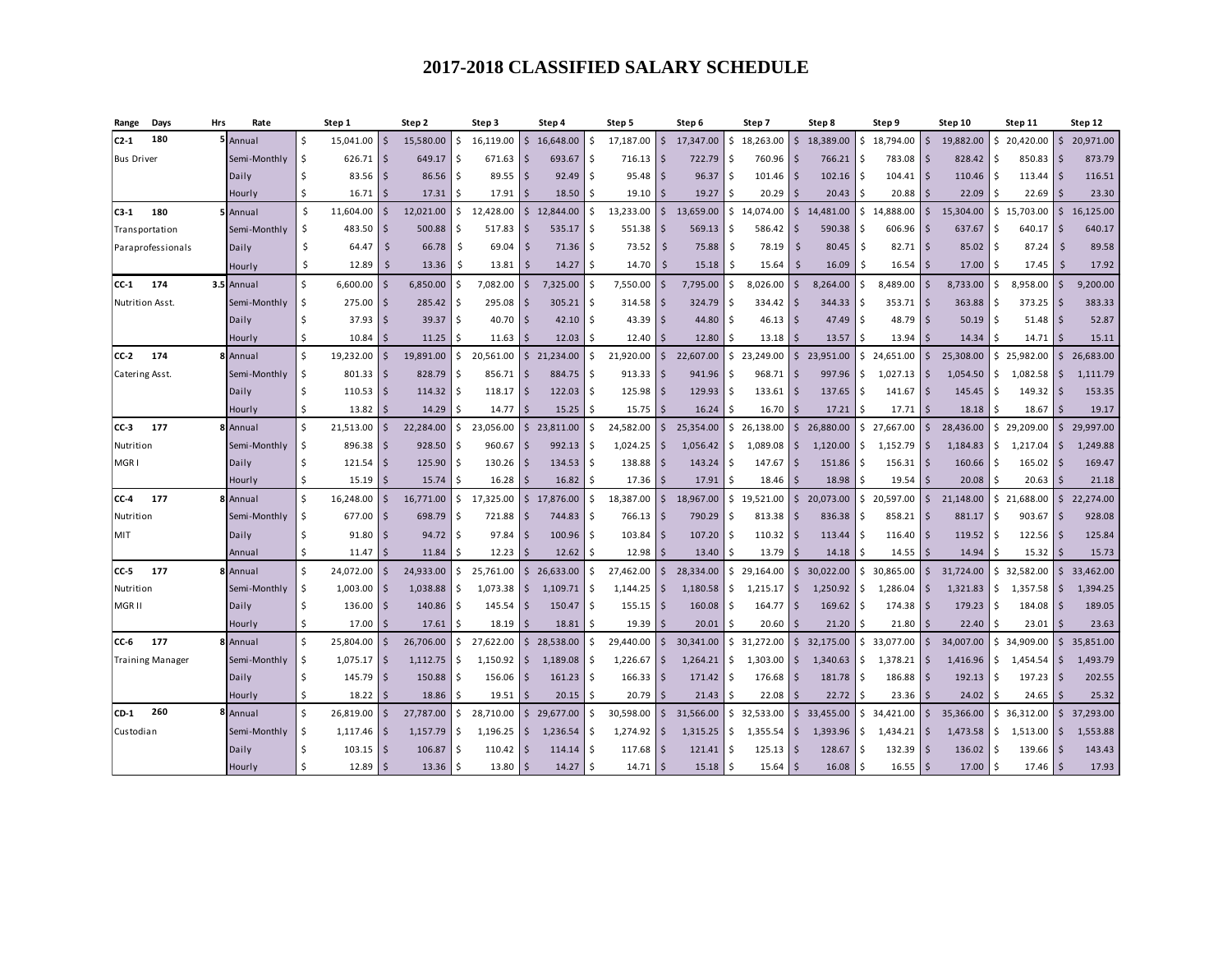| Days<br>Hrs<br>Range                    | Rate         |         | Step 1      |                    | Step 2    |     | Step 3        |                    | Step 4    |     | Step 5         |                         | Step 6    |     | Step 7      |                    | Step 8    |      | Step 9      |                    | Step 10   |     | Step 11     |                         | Step 12   |
|-----------------------------------------|--------------|---------|-------------|--------------------|-----------|-----|---------------|--------------------|-----------|-----|----------------|-------------------------|-----------|-----|-------------|--------------------|-----------|------|-------------|--------------------|-----------|-----|-------------|-------------------------|-----------|
| 184<br>$C10-1$                          | 6 Annual     | Ŝ.      | 14,233.00   | $\mathsf{\hat{S}}$ | 14,743.00 | Ŝ.  | 15,242.00     | S.                 | 15,752.00 | -\$ | $16,240.00$ \$ |                         | 16,750.00 | Ŝ.  | 17,273.00   | Ŝ.                 | 17,760.00 | Ŝ.   | 18,270.00   | $\zeta$            | 18,770.00 | ς.  | 19,268.00   | \$                      | 19,787.00 |
| Para - Inst.                            | Semi-Monthly | \$      | 593.04      | Ŝ.                 | 614.29    | Ŝ.  | 635.08        | l S                | 656.33    | -Ś  | 676.67         | $\overline{\mathsf{s}}$ | 697.92    | \$  | 719.71      | Ŝ.                 | 740.00    | -S   | 761.25      | $\mathsf{\hat{S}}$ | 782.08    |     | 802.83      | \$                      | 824.46    |
| Health, Sp Ed.                          | Daily        | Ś       | 77.35       | -S                 | 80.13     | Ŝ   | 82.84         | l S                | 85.61     | - S | $88.26$ \$     |                         | 91.03     | \$  | 93.88       | Ŝ.                 | 96.52     |      | 99.29       | Ŝ.                 | 102.01    |     | 104.72      | <b>S</b>                | 107.54    |
| Office Clerk                            | Hourly       | Ś.      | 12.89       | $\varsigma$        | 13.35     |     | 13.81         |                    | 14.27     | .S  | 14.71          | \$                      | 15.17     | \$  | 15.65       | \$.                | 16.09     |      | 16.55       | -Ś                 | 17.00     |     | 17.45       | \$                      | 17.92     |
| 190/260<br>C10-2                        | 8 Annual     | \$      | 27,683.00   | Ŝ.                 | 28,667.00 | \$  | 29,667.00     | S.                 | 30,635.00 | -Ś  | 31,603.00      | \$                      | 32,587.00 |     | \$33,555.00 | Ŝ.                 | 34,553.00 |      | \$35,506.00 | \$                 | 36,505.00 |     | \$37,474.00 | \$                      | 38,485.00 |
| Group Ldr, Bus Driver Trnr Semi-Monthly |              | \$      | 1,153.46    | -\$                | 1,194.46  | Ŝ.  | 1,236.13      | I \$               | 1,276.46  | -Ś  | 1,316.79       | \$                      | 1,357.79  | \$  | 1,398.13    | \$                 | 1,439.71  | -\$  | 1,479.42    | \$                 | 1,521.04  | \$  | 1,561.42    | \$                      | 1,603.54  |
| Trans. Schedule/Dispatch                | Daily        | \$      | 145.70      | $\mathsf{\hat{S}}$ | 150.88    | Ŝ.  | $156.14$ \$   |                    | 161.24    | -Ś  | 166.33         | $\ddot{\mathsf{S}}$     | 171.51    | \$  | 176.61      | $\mathsf{\hat{S}}$ | 181.86    | -\$  | 186.87      | $\zeta$            | 192.13    | Ŝ.  | 197.23      | $\sim$                  | 202.55    |
| Licensed Inst. Para                     | Hourly       | \$      | 18.21       | Ŝ                  | 18.86     | Ŝ   | 19.52         |                    | 20.15     | Ŝ   | 20.79          | Ś                       | 21.44     | Ś   | 22.08       | Ś                  | 22.73     |      | 23.36       | Ŝ.                 | 24.02     | Ŝ.  | 24.65       | \$                      | 25.32     |
| $C10-3$<br>184                          | 3 Annual     | Ś       | 5,982.00    | $\dot{\mathsf{s}}$ | 6.208.00  | S,  | 6,419.00      |                    | 6.640.00  | -Ś  | 6,844.00       | $\zeta$                 | 7.065.00  | Ś.  | 7.275.00    | $\zeta$            | 7,485.00  | Ŝ.   | 7,695.00    | $\dot{\mathsf{s}}$ | 7,916.00  | Ŝ.  | 8,114.00    | $\mathsf{S}$            | 8,333.00  |
| Lunch                                   | Semi-Monthly | Ś       | $249.25$ \$ |                    | 258.67    | ۱Ś  | 267.46        | l s                | 276.67    | -Ŝ  | 285.17         | $\mathsf{\hat{S}}$      | 294.38    | \$  | 303.13      | Ŝ.                 | 311.88    | ۱Ś   | 320.63      | $\zeta$            | 329.83    | -Ŝ  | 338.08      | $\mathsf{S}$            | 347.21    |
| Paraprofessional                        | Daily        | Ŝ.      | 32.51       | Ŝ.                 | 33.74     | ۱Ś  | $34.89$ \$    |                    | 36.09     | -Ś  | $37.20$ \$     |                         | 38.40     | Ŝ.  | 39.54       | Ŝ.                 | 40.68     | ۱Ś   | 41.82       | $\zeta$            | 43.02     | -Ŝ  | $44.10$ \$  |                         | 45.29     |
|                                         | Hourly       | Ś       | 10.84       | -Ś                 | 11.25     | Ŝ.  | 11.63         | Ŝ.                 | 12.03     | Ŝ.  | 12.40          | Ś                       | 12.80     | \$  | 13.18       | $\mathsf{\hat{S}}$ | 13.56     | Ŝ.   | 13.94       | $\zeta$            | 14.34     | Ŝ.  | 14.70       | $\overline{\mathsf{s}}$ | 15.10     |
| $C10-4$<br>184                          | 6 Annual     | \$      | 15,253.00   | $\zeta$            | 15,775.00 | Ŝ.  | 16,307.00     | $\mathsf{\hat{S}}$ | 16,840.00 | Ŝ.  | 17,385.00      | $\mathsf{S}$            | 17,929.00 |     | \$18,439.00 | Ś.                 | 18,996.00 |      | \$19,552.00 | $\mathsf{\hat{S}}$ | 20,073.00 | Ś.  | 20,607.00   | $\mathsf{S}$            | 21,162.00 |
| Center Based -                          | Semi-Monthly | \$      | 635.54      | -Ś                 | 657.29    |     | 679.46        |                    | 701.67    | Ŝ   | 724.38         | \$                      | 747.04    | Ś.  | 768.29      | Ś                  | 791.50    |      | 814.67      | $\mathsf{\hat{S}}$ | 836.38    |     | 858.63      | $\mathsf{\hat{S}}$      | 881.75    |
| Special Needs Para                      | Daily        | \$      | 82.90       | -Ś                 | 85.73     | .S  | 88.63         | l \$               | 91.52     | -Ś  | 94.48          | $\zeta$                 | 97.44     | Ś   | 100.21      | Ŝ.                 | 103.24    |      | 106.26      | -\$                | 109.09    |     | 111.99      | $\overline{\mathsf{s}}$ | 115.01    |
|                                         | Hourly       | \$      | 13.82       | Ś                  | 14.29     |     | 14.77         | S.                 | 15.25     | Ŝ   | 15.75          | \$                      | 16.24     | Ś   | 16.70       | Ś                  | 17.21     |      | 17.71       | Ŝ.                 | 18.18     |     | 18.67       | \$                      | 19.17     |
| C10-5 184                               | 6 Annual     | \$      | 18,769.00   | $\zeta$            | 19,449.00 | \$. | 20,095.00     | S.                 | 20,764.00 | Ŝ.  | 21,422.00      | \$                      | 22,092.00 |     | \$22,749.00 | $\sim$             | 23,407.00 |      | \$24,076,00 | \$                 | 24,733.00 |     | \$25,404.00 | \$                      | 26,089.00 |
| <b>BA Degree Para</b>                   | Semi-Monthly | \$      | 782.04      | Ś                  | 810.38    |     | 837.29        |                    | 865.17    | Ŝ   | 892.58         | Ś                       | 920.50    | Ś.  | 947.88      | Ś                  | 975.29    |      | 1,003.17    | $\mathsf{\hat{S}}$ | 1,030.54  | Ś   | 1,058.50    | \$                      | 1,087.04  |
|                                         | Daily        | Ś       | 102.01      | $\mathsf{\hat{S}}$ | 105.70    |     | 109.21        |                    | 112.85    |     | 116.42         | \$                      | 120.07    | \$  | 123.64      | $\mathsf{\hat{S}}$ | 127.21    |      | 130.85      | <sup>5</sup>       | 134.42    |     | 138.07      | $\mathsf{\hat{S}}$      | 141.79    |
|                                         | Hourly       | \$      | 17.00       | $\zeta$            | 17.62     |     | 18.20         |                    | 18.81     |     | 19.40          | Ś                       | 20.01     |     | 20.61       | Ś                  | 21.20     |      | 21.81       | $\zeta$            | 22.40     |     | 23.01       | <sup>\$</sup>           | 23.63     |
| $C4-1$<br>184                           | Annual       | Ś       | 21,412.00   | $\zeta$            | 22,167.00 | Ś.  | 22.938.00     | $\mathsf{\hat{S}}$ | 23.664.00 |     | 24.436.00      | $\mathsf{\hat{S}}$      | 25.191.00 | \$  | 25.962.00   | $\mathsf{S}$       | 26.704.00 | Ŝ.   | 27.505.00   | $\zeta$            | 28.216.00 | Ś.  | 28.987.00   | $\mathsf{S}$            | 29.770.00 |
| Campus                                  | Semi-Monthly | \$      | 892.17      | -Ś                 | 923.63    |     | 955.75        |                    | 986.00    | .S  | 1,018.17       | \$                      | 1,049.63  | Ś.  | 1.081.75    | Ŝ.                 | 1,112.67  | Ŝ.   | 1,146.04    | <sup>5</sup>       | 1,175.67  | Ŝ   | 1.207.79    | $\zeta$                 | 1,240.42  |
| Supervisor                              | Daily        | Ŝ.      | 116.37      | <sub>S</sub>       | 120.47    |     | 124.66        |                    | 128.61    |     | 132.80         | $\zeta$                 | 136.91    | \$. | 141.10      | $\mathsf{\hat{S}}$ | 145.13    |      | 149.48      | <sub>S</sub>       | 153.35    | Š.  | 157.54      | $\mathsf{\hat{S}}$      | 161.79    |
|                                         | Hourly       | Ŝ.      | 14.55       | Ś                  | 15.06     |     | 15.58         |                    | 16.08     |     | 16.60          | Ś                       | 17.11     | \$. | 17.64       | $\mathsf{\hat{S}}$ | 18.14     |      | 18.69       | Ś                  | 19.17     |     | 19.69       | <sub>S</sub>            | 20.22     |
| 210/215<br>$C6-1$                       | 8 Annual     | $\zeta$ | 28,561.00   | $\zeta$            | 29.597.00 |     | 30.580.00     | Ŝ.                 | 31.598.00 |     | 32.599.00      | $\mathsf{\hat{S}}$      | 33,617.00 | \$  | 34.618.00   | $\mathsf{S}$       | 35.619.00 | S.   | 36.637.00   | $\mathsf{\hat{S}}$ | 37,639.00 | Ŝ.  | 38.657.00   | \$                      | 39,702.00 |
| School Secretaries                      | Semi-Monthly | \$      | 1,190.04    | -Ś                 | 1,233.21  | Ŝ   | 1,274.17      | IS.                | 1,316.58  | - S | 1,358.29       | \$                      | 1,400.71  | \$  | 1,442.42    | Ŝ.                 | 1,484.13  | -\$  | 1,526.54    | -\$                | 1,568.29  | Ŝ.  | 1,610.71    | \$                      | 1,654.25  |
| K-5, K-8                                | Daily        | Ś.      | 136.00      | -S                 | 140.94    |     | 145.62        | S.                 | 150.47    | .S  | 155.23         | \$                      | 160.08    | \$  | 164.85      | Ŝ.                 | 169.61    |      | 174.46      | -Ś                 | 179.23    |     | 184.08      | \$                      | 189.06    |
|                                         | Hourly       | Ŝ.      | 17.00       | Ś                  | 17.62     |     | 18.20         |                    | 18.81     | .S  | 19.40          | Ś                       | 20.01     | ς.  | 20.61       | $\mathsf{\hat{S}}$ | 21.20     |      | 21.81       | $\zeta$            | 22.40     |     | 23.01       | \$                      | 23.63     |
| 220/215<br>$C7-1$                       | 8 Annual     | Ś       | 29,922.00   | -Ś                 | 31,005.00 | Ŝ   | 32,036.00     | S.                 | 33,104.00 | .S  | 34,151.00      | \$                      | 35,218.00 | \$  | 36,267.00   | Ś.                 | 37,316.00 | S.   | 38,382.00   | Ŝ.                 | 39,431.00 |     | 40,497.00   | \$                      | 41,591.00 |
| School Secretaries                      | Semi-Monthly | \$      | 1,246.75    | -\$                | 1,291.88  | Ŝ   | 1,334.83      | <b>S</b>           | 1,379.33  | -Ś  | 1,422.96       | \$                      | 1,467.42  | \$  | 1,511.13    | \$                 | 1,554.83  | -S   | 1,599.25    | $\mathsf{\hat{S}}$ | 1,642.96  | Ŝ.  | 1,687.38    | $\ddot{\mathsf{S}}$     | 1,732.96  |
| K-12, 6-12, 9-12                        | Daily        | Ś       | 136.01      | -\$                | 140.93    | Ŝ.  | 145.62        | l\$                | 150.47    | Ŝ   | 155.23         | \$                      | 160.08    | \$  | 164.85      | Ŝ.                 | 169.62    |      | 174.46      | $\mathsf{\hat{S}}$ | 179.23    | Ŝ.  | 184.08      | \$                      | 189.05    |
|                                         | Hourly       | Ŝ.      | 17.00       | Ś                  | 17.62     |     | 18.20         |                    | 18.81     | .S  | 19.40          | $\mathsf{\hat{S}}$      | 20.01     | \$. | 20.61       | $\mathsf{\hat{S}}$ | 21.20     |      | 21.81       | -Ś                 | 22.40     |     | 23.01       | Ŝ.                      | 23.63     |
| 260<br>$C9-1$                           | 8 Annual     | \$      | 30,248.00   | -Ś                 | 31,351.00 | Ŝ.  | 32,381.00     | $\mathsf{S}$       | 33.482.00 | -Ś  | 34,536.00      | $\mathsf{\hat{S}}$      | 35,614.00 |     | \$36,668.00 | Ŝ.                 | 37,770.00 |      | \$38,848.00 | Ŝ.                 | 39,902.00 | Ŝ.  | 40,955.00   | \$                      | 42,060.00 |
| Secretary/Receptionist                  | Semi-Monthly | \$      | 1,260.33    | Ŝ.                 | 1,306.29  | -\$ | $1,349.21$ \$ |                    | 1,395.08  | -Ś  | 1,439.00       | \$                      | 1,483.92  | \$  | 1,527.83    | \$                 | 1,573.75  | l S  | 1,618.67    | $\mathsf{\hat{S}}$ | 1,662.58  | Ŝ.  | 1,706.46    | \$                      | 1,752.50  |
|                                         | Daily        | Ś       | 116.34      | -Ś                 | 120.58    | -Ŝ  | 124.54        | <b>S</b>           | 128.78    | Ŝ.  | 132.83         | Ś                       | 136.98    | \$  | 141.03      | Ŝ.                 | 145.27    | -Ŝ   | 149.42      | $\mathsf{\hat{S}}$ | 153.47    | Ŝ.  | 157.52      | \$                      | 161.77    |
|                                         | Hourly       |         | $14.54$ \$  |                    | 15.07     | € • | $15.57$ \$    |                    | 16.10     | -Ś  | $16.60$   \$   |                         | 17.12     | \$  | $17.63$ \$  |                    | 18.16     | l \$ | 18.68       | $\mathsf{\hat{S}}$ | 19.18     | l s | 19.69       | $\zeta$                 | 20.22     |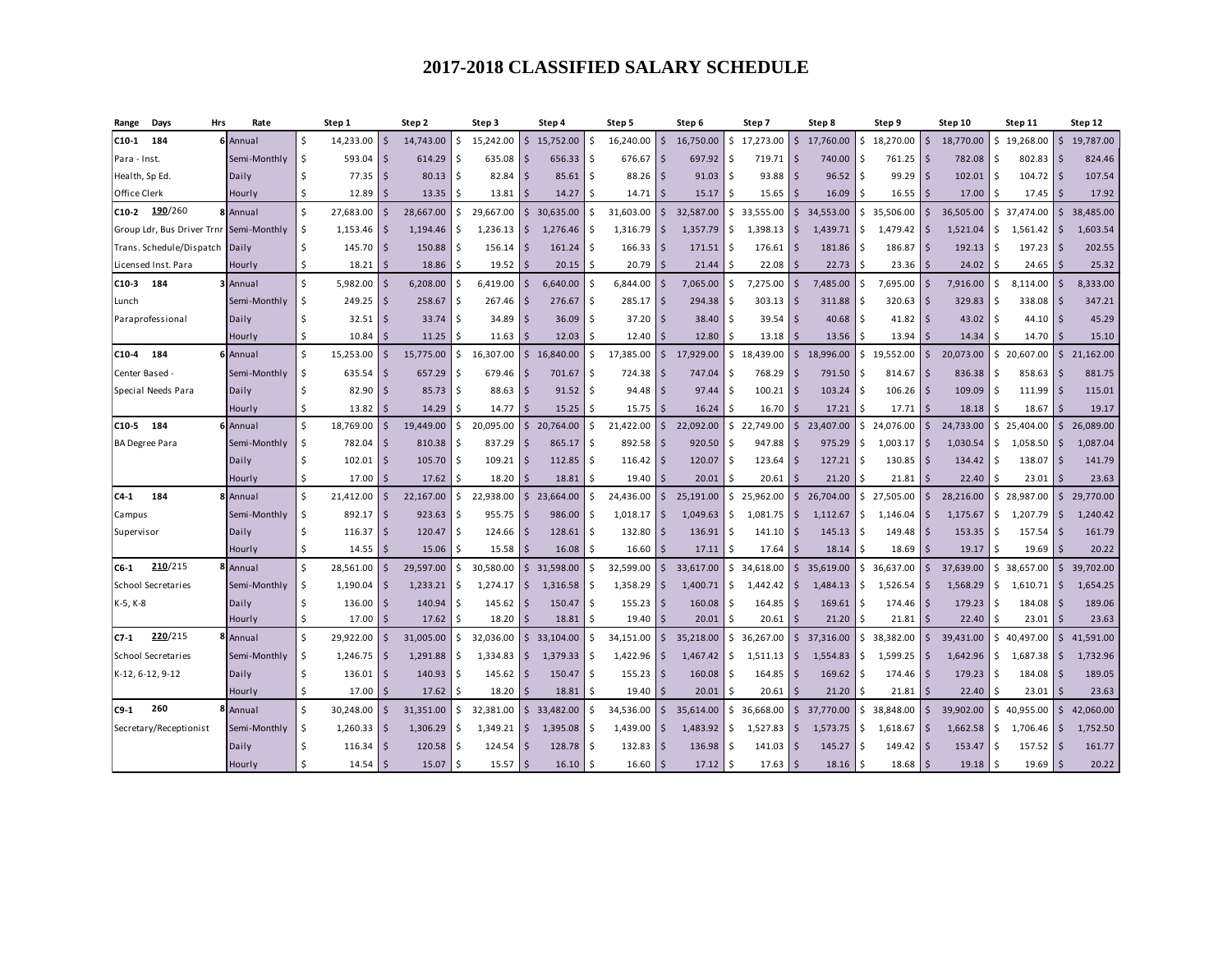| Range       | Days<br>Hrs                               | Rate         | Step 1                          |              | Step 2    |     | Step 3    |              | Step 4    |                   | Step 5    |                         | Step 6    |     | Step 7      |                         | Step 8    |     | Step 9             |                    | Step 10   |     | Step 11   |                    | Step 12   |
|-------------|-------------------------------------------|--------------|---------------------------------|--------------|-----------|-----|-----------|--------------|-----------|-------------------|-----------|-------------------------|-----------|-----|-------------|-------------------------|-----------|-----|--------------------|--------------------|-----------|-----|-----------|--------------------|-----------|
| $C9-3$      | 260                                       | 8 Annual     | \$<br>28,712.00                 |              | 29,725.00 | Ŝ.  | 30,735.00 | Ŝ.           | 31,744.00 | -Ś                | 32,756.00 | Ś                       | 33,768.00 | Ś.  | 34,777.00   | Ŝ.                      | 35,786.00 | Ś.  | 36,800.00          | Ŝ.                 | 37,808.00 | Ŝ.  | 38,818.00 | $\zeta$            | 39,866.00 |
|             | Warehouse Worker                          | Semi-Monthly | \$<br>$1,196.33$   \$           |              | 1,238.54  | -\$ | 1,280.63  | <b>S</b>     | 1,322.67  | Ŝ.                | 1,364.83  | S.                      | 1,407.00  | \$  | 1,449.04    | l S                     | 1,491.08  | -\$ | $1,533.33$ \$      |                    | 1,575.33  | -S  | 1,617.42  | Ś                  | 1,661.08  |
|             |                                           | Daily        | \$<br>$110.43$ \$               |              | 114.33    | ۱Ś  | 118.21    | S.           | 122.09    | -Ś                | 125.98    | Ŝ.                      | 129.88    | Ś.  | 133.76      | l S                     | 137.64    | . Ś | 141.54             | -Ś                 | 145.42    | . Ś | 149.30    | Ś                  | 153.33    |
|             |                                           | Hourly       | 13.80<br>\$                     |              | 14.29     | Ŝ   | 14.78     | -S           | 15.26     | <sup>\$</sup>     | 15.75     | Ś                       | 16.23     | Ś.  | 16.72       |                         | 17.20     | Ŝ   | 17.69              | \$.                | 18.18     | Ŝ   | 18.66     |                    | 19.17     |
| $C9-4$      | 260                                       | 8 Annual     | $\mathsf{\hat{S}}$<br>30,254.00 | l \$         | 31,334.00 | Ŝ.  | 32,413.00 | $\mathsf{S}$ | 33,461.00 | \$                | 34,541.00 | $\mathsf{\hat{S}}$      | 35,621.00 | Ś.  | 36,671.00   | S.                      | 37,750.00 | \$  | 38,830.00          | $\mathsf{\hat{S}}$ | 39,880.00 | Ŝ.  | 40,960.00 | $\mathsf{\hat{S}}$ | 42,065.00 |
| Pay Clerk   |                                           | Semi-Monthly | $1,260.58$ \$<br>\$             |              | 1,305.58  | ۱\$ | 1,350.54  | S.           | 1,394.21  | \$                | 1,439.21  | $\mathsf{\hat{S}}$      | 1,484.21  | \$  | 1,527.96    | Ŝ.                      | 1,572.92  | -\$ | 1,617.92           | <b>S</b>           | 1,661.67  | Ŝ.  | 1,706.67  | Ś                  | 1,752.71  |
|             | Media/Records Clerk                       | Daily        | \$                              | $116.36$ \$  | 120.52    | ۱Ś  | 124.67    | <b>S</b>     | 128.70    | <sup>\$</sup>     | 132.85    | Ś                       | 137.00    | \$. | 141.04      | Ŝ.                      | 145.19    | Ŝ.  | $149.35$ $\mid$ \$ |                    | 153.38    | Ŝ.  | 157.54    | Ś                  | 161.79    |
|             |                                           | Hourly       | Ŝ                               | $14.55$ \S   | 15.06     | Ŝ.  | 15.58     | -S           | 16.09     | <sup>\$</sup>     | 16.61     | $\zeta$                 | 17.13     | \$. | 17.63       |                         | 18.15     | -Ś  | 18.67              | Ŝ.                 | 19.17     | Ŝ.  | 19.69     |                    | 20.22     |
| $C9-5$      | 260                                       | 8 Annual     | \$<br>31,597.00                 | $\mathsf{S}$ | 32,727.00 | \$  | 33,859.00 | $\mathsf{S}$ | 34,985.00 | \$                | 36,117.00 | $\mathsf{\hat{S}}$      | 37,245.00 | \$  | 38,376.00   | $\mathsf{\hat{S}}$      | 39,503.00 | \$  | 40,634.00          | $\zeta$            | 41,763.00 | \$  | 42,890.00 | \$                 | 44,048.00 |
|             | Maint. I, Lead Cust. I,                   | Semi-Monthly | Ŝ.<br>$1,316.54$ \$             |              | 1,363.63  | ۱\$ | 1,410.79  | <b>S</b>     | 1,457.71  | \$                | 1,504.88  | \$                      | 1,551.88  | \$  | 1,599.00    | l \$                    | 1,645.96  | -\$ | 1,693.08           | <b>S</b>           | 1,740.13  | Ŝ.  | 1,787.08  | \$                 | 1,835.33  |
|             | Asst. Lead Cust.,                         | Daily        | Ś.                              | $121.53$ \$  | 125.87    | Ŝ.  | 130.23    | <b>S</b>     | 134.56    | <sup>\$</sup>     | 138.91    | $\zeta$                 | 143.25    | Ś.  | 147.60      | $\overline{\mathsf{s}}$ | 151.93    | Ŝ.  | $156.28$ \$        |                    | 160.63    | Ŝ.  | 164.96    | Ś                  | 169.42    |
|             | Nutr. Srvcs/Whse Wkr                      | Hourly       | Ŝ.                              | $15.19$   \$ | 15.73     | -Ś  | 16.28     |              | 16.82     | \$                | 17.36     | Ś                       | 17.91     | Ś   | 18.45       |                         | 18.99     | Ŝ.  | 19.54              | $\vert$ \$         | 20.08     | Ŝ.  | 20.62     | Ś                  | 21.18     |
| $C9-6$      | 260                                       | 8 Annual     | $\mathsf{\hat{S}}$<br>33,498.00 |              | 34,688.00 | ς.  | 35.876.00 | Ŝ.           | 37.066.00 | -Ś                | 38,256.00 | \$.                     | 39.444.00 | Ś.  | 40.632.00   | Ŝ.                      | 41.823.00 | Ś.  | 43.008.00          | $\mathsf{\hat{S}}$ | 44.200.00 | Ŝ.  | 45.388.00 | Ś.                 | 46,613.00 |
|             | Acct Tech, SPED IT,                       | Semi-Monthly | \$<br>$1,395.75$ \$             |              | 1,445.33  | Ŝ.  | 1.494.83  | <b>S</b>     | 1.544.42  | <sup>\$</sup>     | 1,594.00  | Ś                       | 1,643.50  | Ś.  | 1,693.00    | Ŝ.                      | 1,742.63  | Ś   | 1.792.00           | $\mathsf{\hat{S}}$ | 1,841.67  | Ŝ.  | 1.891.17  | <sup>\$</sup>      | 1,942.21  |
|             | Sub Coord/Admin Receptio Daily            |              | \$<br>$128.84$ \$               |              | 133.42    |     | 137.98    | $\mathsf{S}$ | 142.56    | <sup>\$</sup>     | 147.14    | <sup>5</sup>            | 151.71    | Ś   | 156.28      |                         | 160.86    | Ś   | 165.42             | 5                  | 170.00    | Ś   | 174.57    | <sup>\$</sup>      | 179.28    |
|             | Night Security Guard                      | Hourly       | Ŝ.<br>16.10                     |              | 16.68     |     | 17.25     |              | 17.82     | Ŝ                 | 18.39     | Ś                       | 18.96     | Ś   | 19.53       |                         | 20.11     |     | 20.68              | Ŝ.                 | 21.25     | .S  | 21.82     | S                  | 22.41     |
| $C9-7$      | 260                                       | 8 Annual     | Ś.<br>35,372.00                 |              | 36.620.00 | \$  | 37.867.00 | $\mathsf{S}$ | 39.114.00 | $\hat{\varsigma}$ | 40,364.00 | Ś.                      | 41,613.00 |     | \$42.863.00 | $\mathsf{S}$            | 44.112.00 | Ŝ.  | 45.361.00          | $\mathsf{\hat{S}}$ | 46.609.00 | Ŝ.  | 47.857.00 | $\mathsf{\hat{S}}$ | 49,150.00 |
|             | Maint. II, Lead Cust. II,                 | Semi-Monthly | Ś<br>$1,473.83$ \$              |              | 1,525.83  |     | 1,577.79  | Ŝ.           | 1,629.75  | Ś                 | 1,681.83  | $\mathsf{\hat{S}}$      | 1,733.88  | \$  | 1,785.96    | Ŝ.                      | 1,838.00  | Ś   | 1,890.04           | $\zeta$            | 1,942.04  | Ś   | 1,994.04  | \$                 | 2,047.92  |
|             | Dept. Secretary, App. Mech. Daily         |              | Ś.                              | $136.05$ \$  | 140.85    |     | 145.64    |              | 150.44    | Ŝ                 | 155.25    | Ś                       | 160.05    | Ś.  | 164.86      | -Ŝ                      | 169.66    | Ś   | 174.47             | S.                 | 179.27    |     | 184.07    | Ś                  | 189.04    |
|             | Warehouse Foreman                         | Hourly       | \$                              | $17.01$   \$ | 17.61     |     | 18.21     |              | 18.80     |                   | 19.41     | Ś                       | 20.01     |     | 20.61       |                         | 21.21     |     | 21.81              | Ŝ.                 | 22.41     |     | 23.01     |                    | 23.63     |
| $C9-8$      | 260                                       | Annual       | \$<br>37,899.00                 |              | 39,238.00 |     | 40.576.00 |              | 41.911.00 | Ś                 | 43,250.00 | $\overline{\mathsf{S}}$ | 44,588.00 | Ś.  | 45.921.00   | $\mathsf{S}$            | 47,263.00 | Ś   | 48,602.00          | $\mathsf{\hat{S}}$ | 49,937.00 | Ś.  | 51,277.00 | Ś.                 | 52,662.00 |
|             | Exec. Secretary, Facilities/ Semi-Monthly |              | \$<br>$1,579.13$ \$             |              | 1,634.92  | -S  | 1,690.67  | S.           | 1,746.29  | -Ś                | 1,802.08  | Ś                       | 1,857.83  | Ś.  | 1,913.38    | Ŝ.                      | 1,969.29  | . Ś | 2,025.08           | Ŝ.                 | 2,080.71  | Ŝ.  | 2,136.54  | Ś                  | 2,194.25  |
|             | Med. Coord., Lead Cust. III, Daily        |              | Ś<br>145.77S                    |              | 150.92    | -Ś  | 156.06    | S.           | 161.20    | <sup>\$</sup>     | 166.35    | Ś                       | 171.49    | Ś   | 176.62      | l \$                    | 181.78    | -Ś  | 186.93             | l \$               | 192.07    | Ŝ.  | 197.22    | Ś                  | 202.55    |
|             | IT Spec. I, Dispatch Office               | Hourly       | 18.22<br>Ŝ.                     |              | 18.86     |     | 19.51     |              | 20.15     | Ŝ                 | 20.79     | Ś                       | 21.44     |     | 22.08       |                         | 22.72     | Ś   | 23.37              | Ŝ.                 | 24.01     |     | 24.65     |                    | 25.32     |
| <b>CO-1</b> | 260                                       | Annual       | Ś<br>40,008.00                  |              | 41.406.00 |     | 42,803.00 |              | 44.200.00 | Ŝ                 | 45,597.00 | Ś                       | 46,995.00 | Ś.  | 48,393.00   | $\varsigma$             | 49.790.00 | Ś.  | 51,186.00          | $\mathsf{\hat{S}}$ | 52.581.00 | Ś   | 53,980.00 | Ś.                 | 55,437.00 |
| Mechanic    |                                           | Semi-Monthly | \$<br>1,667.00                  | l S          | 1,725.25  | .S  | 1.783.46  | S.           | 1,841.67  | -Ś                | 1,899.88  | Ŝ.                      | 1,958.13  | Ś.  | 2,016.38    | S.                      | 2,074.58  | Ŝ.  | 2,132.75           | l \$               | 2,190.88  | Ŝ.  | 2,249.17  | Ŝ.                 | 2,309.88  |
|             | Lead Custodian IV                         | Daily        | Ś<br>$153.88$ \$                |              | 159.25    | Ŝ   | 164.63    | ∣\$          | 170.00    | -Ś                | 175.37    | Ŝ.                      | 180.75    | \$. | 186.13      | S.                      | 191.50    | Ŝ.  | 196.87             | Ŝ.                 | 202.23    | .S  | 207.62    | S                  | 213.22    |
|             | Payroll Technician                        | Hourly       | Ŝ<br>19.23                      |              | 19.91     |     | 20.58     |              | 21.25     | Ś,                | 21.92     | Ś                       | 22.59     |     | 23.27       |                         | 23.94     |     | 24.61              | <b>S</b>           | 25.28     |     | 25.95     |                    | 26.65     |
| CO-2        | 260                                       | 8 Annual     | \$<br>42,031.00                 |              | 43.519.00 | Ś   | 45.001.00 | Ŝ.           | 46.487.00 | .S                | 47.975.00 | Ś                       | 49,461.00 | Ś.  | 50.948.00   | Ŝ.                      | 52.433.00 | Ś   | 53.921.00          | Ŝ.                 | 55.406.00 | Ŝ.  | 56,892.00 | \$                 | 58.428.00 |
|             | Serv.Supp.Tech., App. Spec. Semi-Monthly  |              | Ŝ.<br>1,751.29                  | l \$         | 1,813.29  | Ŝ.  | 1,875.04  | S.           | 1,936.96  | -Ś                | 1,998.96  | \$                      | 2,060.88  | \$  | 2,122.83    | Ŝ.                      | 2,184.71  | \$  | 2,246.71           | Ŝ.                 | 2,308.58  | Ŝ.  | 2,370.50  | \$                 | 2,434.50  |
|             | Acct. Specialist                          | Daily        | Ś<br>161.66                     | l S          | 167.38    | .S  | 173.08    | S            | 178.80    | Ŝ                 | 184.52    | -S                      | 190.23    | \$. | 195.95      | -S                      | 201.67    | .\$ | 207.39             | -Ś                 | 213.10    | .S  | 218.82    | Ś                  | 224.72    |
|             | Trans. Office Manager                     | Hourly       | Ś.<br>20.21                     |              | 20.92     |     | 21.64     |              | 22.35     | Ś                 | 23.06     | Ś                       | 23.78     |     | 24.49       |                         | 25.21     |     | 25.92              |                    | 26.64     |     | 27.35     |                    | 28.09     |
| CO-3        | 260                                       | 8 Annual     | \$<br>45,983.00                 |              | 47,620.00 | Ŝ.  | 49,252.00 | $\mathsf{S}$ | 50,887.00 | <sup>\$</sup>     | 52,524.00 | \$                      | 54,155.00 | Ś.  | 55,794.00   | $\mathsf{\hat{S}}$      | 57,428.00 | \$  | 59,062.00          | $\mathsf{\hat{S}}$ | 60,698.00 | Ś   | 62,332.00 | \$                 | 64,015.00 |
|             | Lead Mechanic,                            | Semi-Monthly | Ŝ.<br>$1,915.96$ \$             |              | 1,984.17  | \$  | 2,052.17  | <b>S</b>     | 2,120.29  | Ŝ.                | 2,188.50  | \$                      | 2,256.46  | \$  | 2,324.75    | IS.                     | 2,392.83  | -\$ | $2,460.92$ \$      |                    | 2,529.08  | Ŝ.  | 2,597.17  | \$                 | 2,667.29  |
|             | Maintanence III,                          | Daily        | Ś<br>176.86                     |              | 183.15    | Ŝ.  | 189.43    | ∣\$          | 195.72    | <sup>\$</sup>     | 202.02    | Ś                       | 208.29    | \$. | 214.59      | -Ŝ                      | 220.88    | . Ś | 227.16             | Ŝ.                 | 233.45    | Ŝ   | 239.74    | Ś                  | 246.21    |
|             | Lead Bus Trainer                          | Hourly       |                                 | $22.11$   \$ | 22.89     | -S  | 23.68     | <b>S</b>     | 24.46     | Ŝ                 | 25.25     | -Ś                      | 26.04     | Ś   | 26.82       | -S                      | 27.61     | .S  | 28.40              | Ŝ.                 | 29.18     | .S  | 29.97     |                    | 30.78     |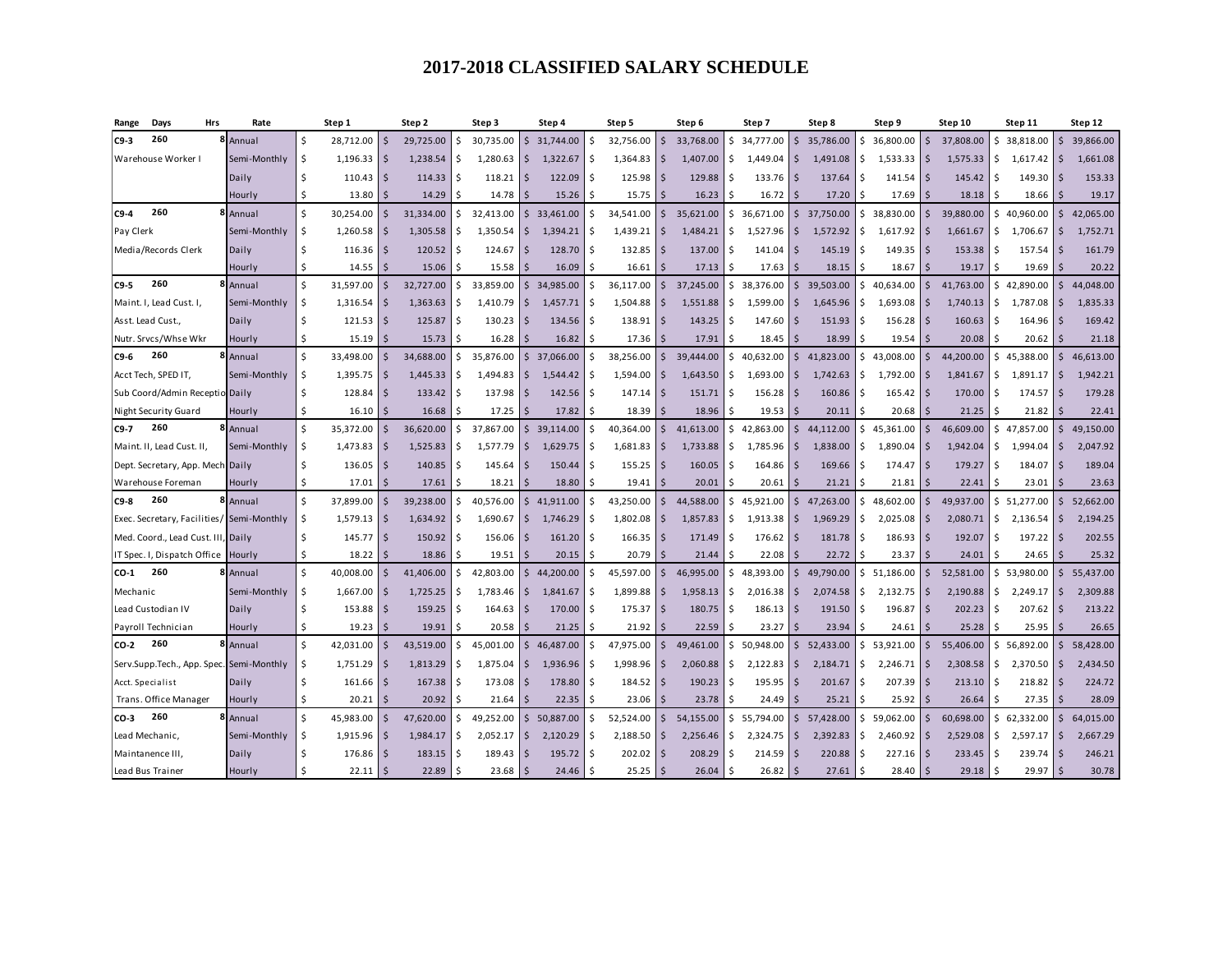| Range | Days                                     | Hrs | Rate     | Step 1         | Step 2       | Step 3       | Step 4                 | Step 5             | Step 6   | Step 7        | Step 8                                                | Step 9       | Step 10                           | Step 11       | Step 12  |
|-------|------------------------------------------|-----|----------|----------------|--------------|--------------|------------------------|--------------------|----------|---------------|-------------------------------------------------------|--------------|-----------------------------------|---------------|----------|
| CO-5  | 260                                      |     | 8 Annual | $52,138.00$ \$ | 53,980.00 \$ | 55,823.00    | $5\,57,668.00$ $\,$ \$ | $59,507.00$ \$     |          |               | $61,352.00$ \$ 63,193.00 \$ 65,040.00 \$ 66,882.00 \$ |              | 68,724.00 \$70,566.00 \$72,472.00 |               |          |
|       | Benefit Spec., HR Generalis Semi-Monthly |     |          | $2,172.42$ \$  | $2.249.17$ S | 2,325.96 \$  | $2,402.83$ \$          | $2,479.46$ \$      | 2,556.33 | $2,633.04$ \$ | 2,710.00                                              | $2.786.75$ S | 2.863.50                          | $2,940.25$ \$ | 3,019.67 |
|       | Network Support Spe                      |     | Daily    | 200.53         | $207.62$ \$  | $214.70$ S   | $221.80$ $\pm$         | $228.87$ $\mid$ \$ | 235.97   | $243.05$ \$   | $250.15$ \$                                           | $257.24$ S   | 264.32                            | $271.41$ \$   | 278.74   |
|       |                                          |     | Hourly   | $25.07$ \$     | $25.95$ \ \$ | $26.84$ \ \$ | $27.73$ \$             | $28.61$   \$       | 29.50    | $30.38$ \ \$  | 31.27                                                 | $32.15$ \ \$ | 33.04                             | $33.93$ \$    | 34.84    |